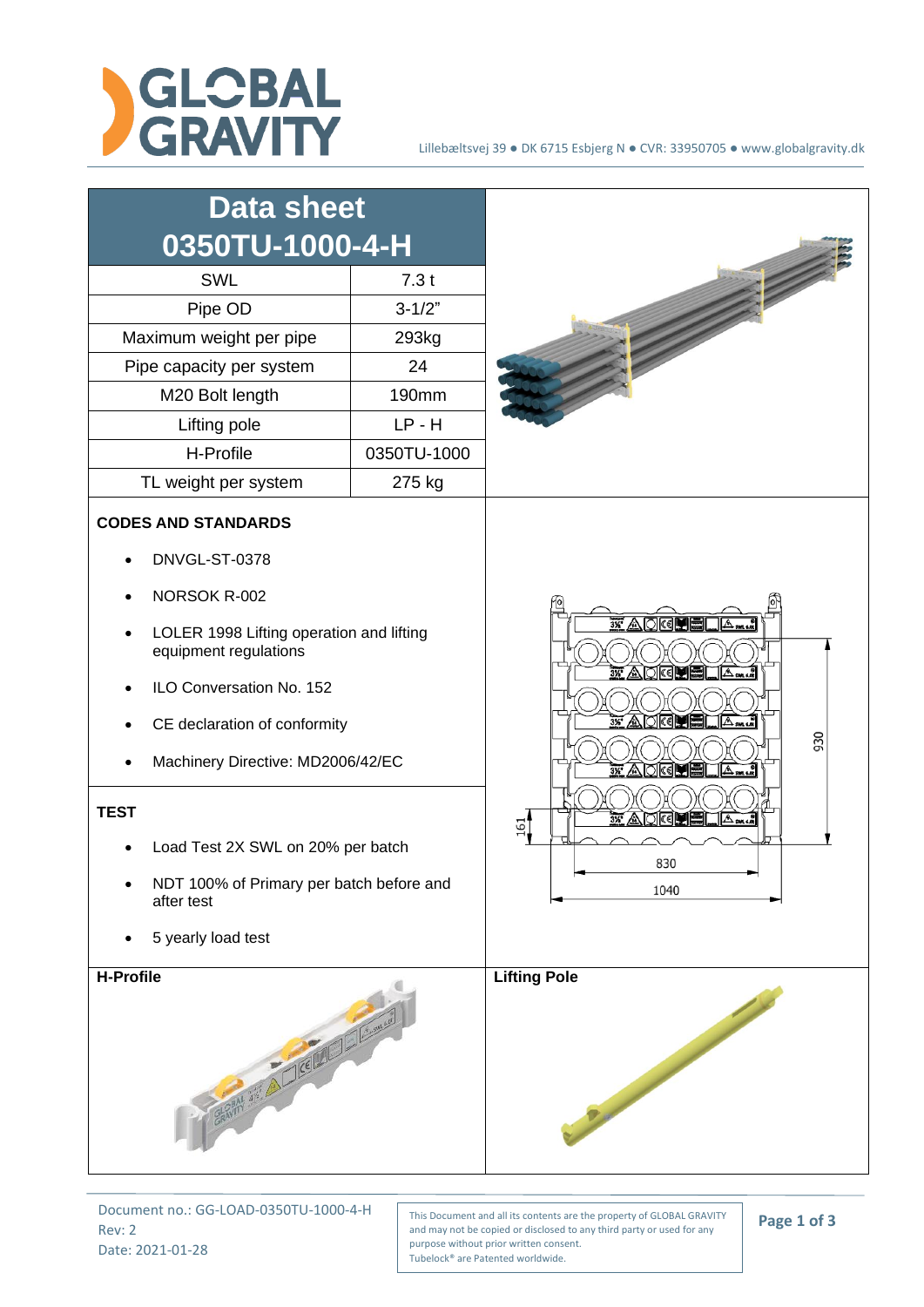

## Lillebæltsvej 39 ● DK 6715 Esbjerg N ● CVR: 33950705 ● www.globalgravity.dk

**2 SYSTEMS STACKED (48 JOINTS)**

**FADREDOL** 

1640 1800

## **Stacking**

|                                                       | . .                       |                |        |           |        |             |     |                   |
|-------------------------------------------------------|---------------------------|----------------|--------|-----------|--------|-------------|-----|-------------------|
| Sketch                                                | <b>Systems</b><br>Stacked | Height<br>(mm) | Joints | Supported | Truck  | <b>Boat</b> | Rig | Yard              |
|                                                       |                           | 930            | 24     |           | v<br>́ | v           |     | $\checkmark$<br>^ |
| B                                                     |                           | 1800           | 48     |           | х      |             | ́   | х                 |
|                                                       |                           | 2680           | 72     | v<br>́    |        |             | ́   | x                 |
|                                                       |                           | 3550           | 96     | v         |        |             |     | v<br>́            |
| $\cdot$ $\cdot$ $-$<br>$\cdots$<br>$\sim$ $\sim$<br>. |                           |                |        |           |        |             |     |                   |

(x): Depending on Truck set-up and regulation

All sketch dimensions in mm





**A B 4 SYSTEMS STACKED**



**(72 JOINTS)**

**3 SYSTEMS STACKED**



Document no.: GG-LOAD-0350TU-1000-4-H Rev: 2 Date: 2021-01-28

This Document and all its contents are the property of GLOBAL GRAVITY and may not be copied or disclosed to any third party or used for any purpose without prior written consent. Tubelock® are Patented worldwide.

## **Page 2 of 3**